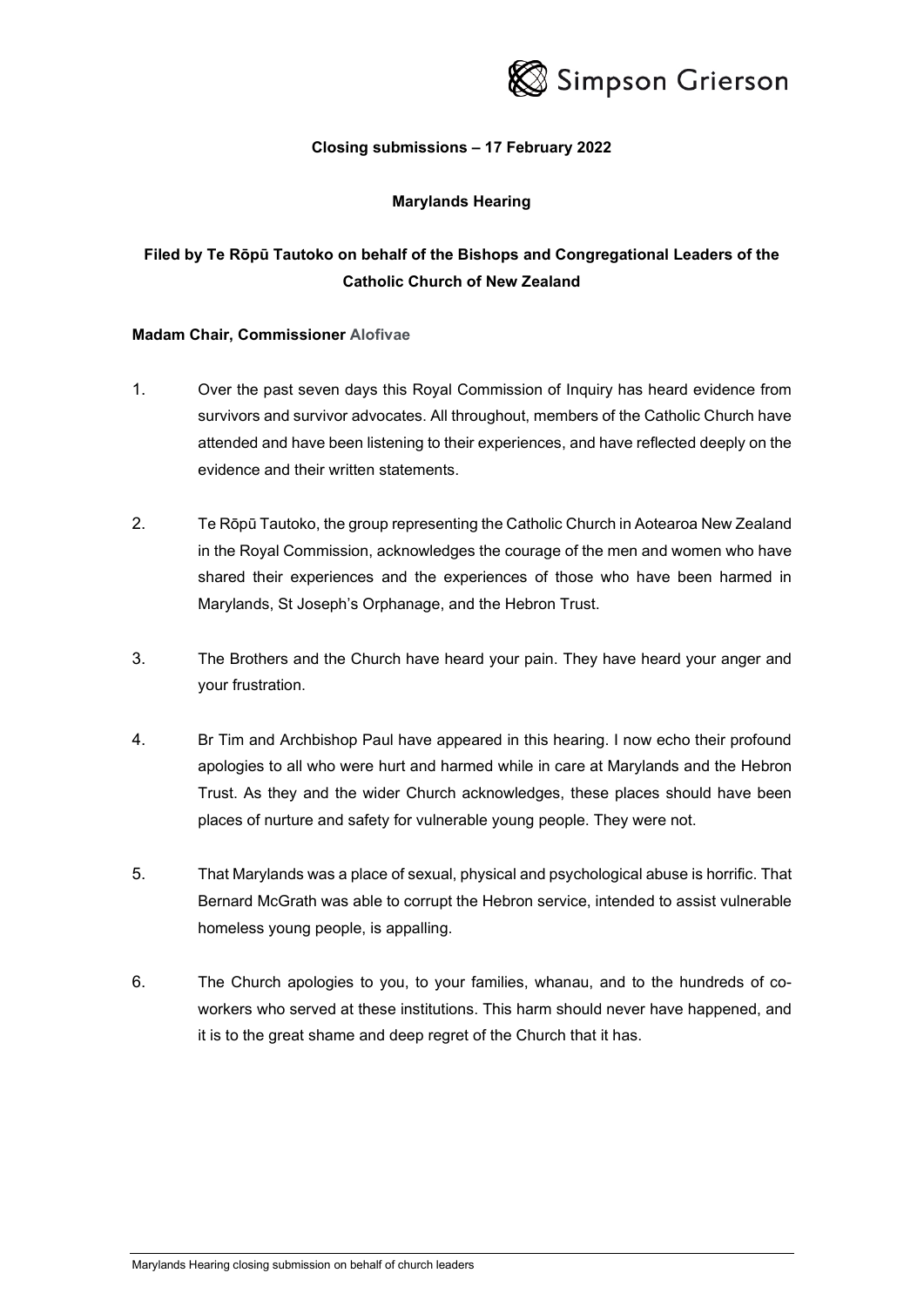# **Extent of abuse**

- 7. It is clear, from previous Police investigations, the redress process and the evidence at this hearing that abuse at Marylands was widespread, and caused by many offenders. It is the darkest chapter of the Catholic Church's history in New Zealand.
- 8. The abuse involving the Brothers of St John of God in New Zealand accounts for 16% of all allegations of sexual abuse reported to the Catholic Church in New Zealand. One man, Bernard McGrath, accounts for approximately 5% of all sexual abuse allegations.

# **How was abuse able to continue for so long?**

- 9. One of the more challenging questions for the Royal Commission will be to determine how harm at Marylands and Hebron was able to go undetected for such a significant length of time.
- 10. To modern eyes, with the extent of the harm revealed, it seems unfathomable that lay teachers, staff, social workers, government officials, parents and Church leaders were unable to detect and prevent this abuse from occurring.
- 11. There is no one simple answer to this question. Evidence given throughout the hearing shows that factors include the following:
	- (a) Historical societal attitude towards victims of abuse, belief of complainants and attitudes towards those in positions of authority; there has been evidence of boys not being believed by their families, and by Police when they sought to make complaints.
	- (b) This was an era of great respect for authority figures and for many, it was unthinkable that abuse could be taking place in care institutions. Trust was placed in the denials of adults, rather than the words of children. The Catholic Church acknowledges the dangers of clericalism and the role religion played in reinforcing some of the beliefs about the infallibility of priests and brothers.
	- (c) The lengths perpetrators went to hide their abuse; evening staff at Marylands who gave evidence had suspicions but did not see offending. At Hebron, it appears from the evidence at this hearing that McGrath sought to hide his offending from other young people and adults.
	- (d) The particular and distinct vulnerabilities of victims at Marylands and Hebron:

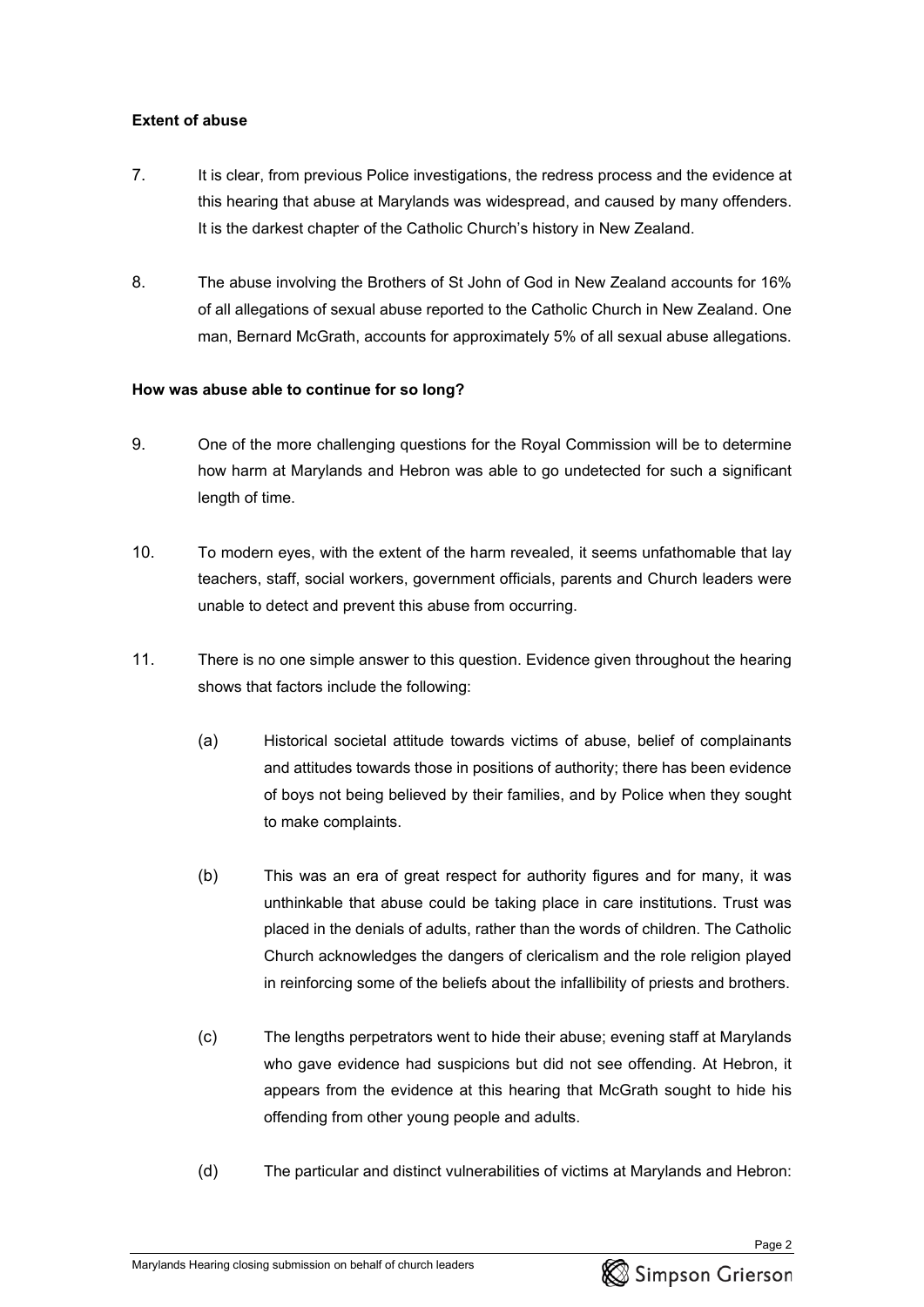- (i) Most of the boys at Marylands were separated from family support, many with no families or dysfunctional homes; they had learning or developmental issues and were vulnerable to threats.
- (ii) The young people at Hebron were on the margins of society, which had lead them to be on the streets.
- (e) Shame, fear and the barriers to the boys raising complaints fear that they would not be believed or fear that they would be further harmed.
- (f) Systemic failings by regulators, social workers and Church authorities, including insufficient and incomplete investigation of complaints, or complaints not being followed up.
- 12. It is clear from the evidence given by survivor witnesses that for many children and young people at Marylands and Hebron were one part of a dysfunctional system of care which ultimately allowed abuse to foster and abusers to prosper. The Church takes responsibility for the failings of its part in that system.
- 13. The safeguarding processes within the Church during the Marylands period were rudimentary and insufficient. The evidence of Br Tim is that within the Order, during this period, complaints were brought to the Prior of the community. What is now clear from the record is that for periods in the history of Marylands, the Prior himself was an abuser.
- 14. Br Tim accepted in evidence that the evidence supports that there was a culture of systemic abuse at Marylands. The wider Church shares Br Tim's shame that this was the case.

# **Opportunities to prevent abuse were missed**

- 15. What is clear from this hearing is that opportunities to prevent abuse were missed.
- 16. In 1977, an anonymous complaint was made by an adult about Bernard McGrath and Roger Moloney. It did not name the children alleged harm or detail the behaviour. And tragically in hindsight - Br O'Donnell did not believe this allegation.
- 17. The assumptions made about these letters, the decisions about how to respond to them – and to destroy the letters – would never be made today. In 2003, when the extent of

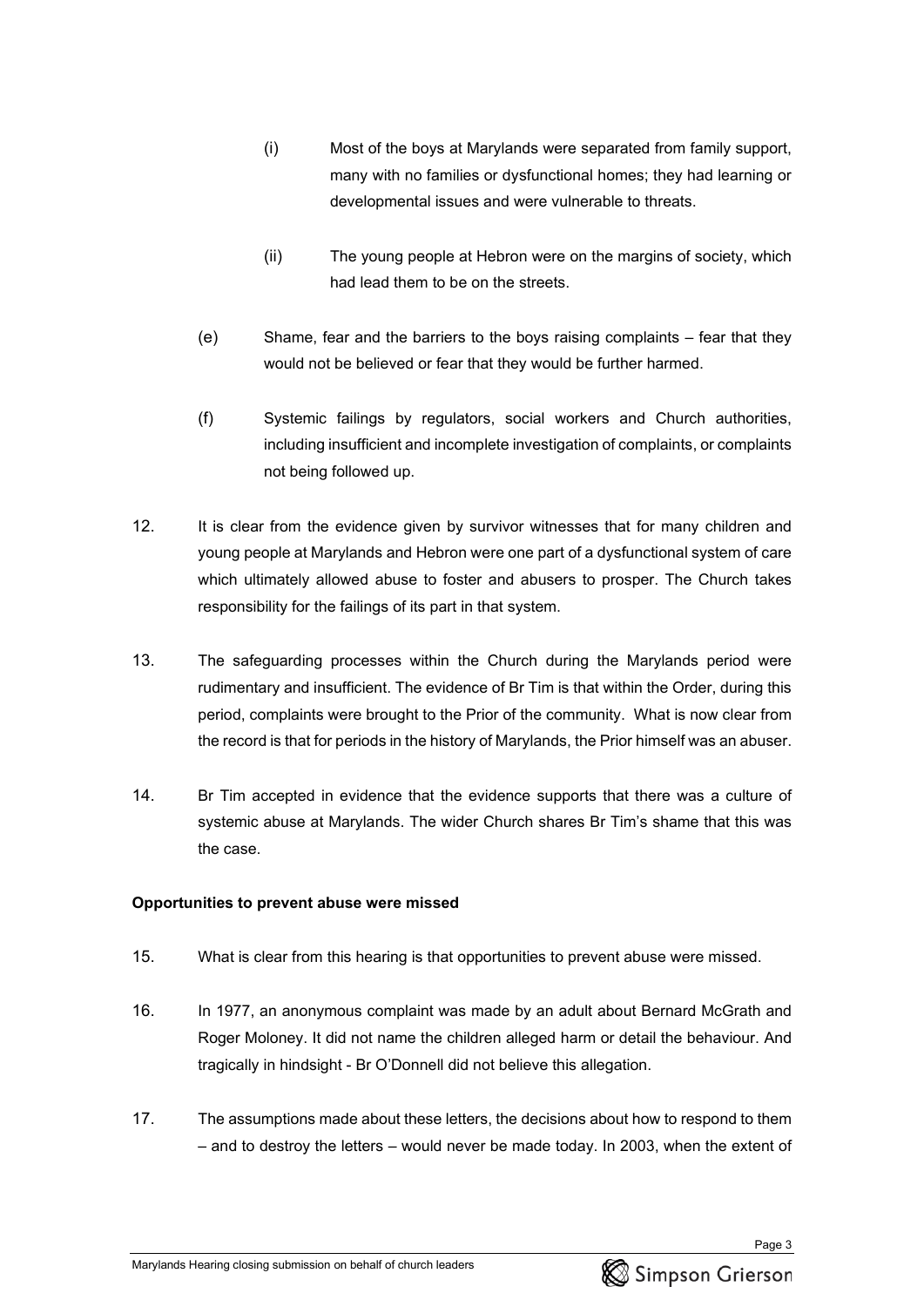McGrath's offending was becoming clear, Br O'Donnell, who destroyed the documents, acknowledge that he should not have dismissed the allegations.[1](#page-3-0)

- 18. Both Br Timothy Graham and Archbishop Paul Martin have expressed deep regret at some of the decisions of their predecessors.
- 19. There remains some debate about what the historical record shows about who knew what within the leadership of the Order, and when. The detail of the scant historical record – and what inferences should be drawn from it - will be addressed in formal closing written submissions to the Commission.
	- (a) From these records, the actions of the Order's leadership in August 1992, when the further allegations were made against McGrath in 1992, suggest that the leadership at that time was not seeking to cover up his offending.
	- (b) For the Diocese, we are not aware of records that show any Bishop of Christchurch was aware of any allegations against Bernard McGrath prior to him being prosecuted in 1992 and 1993. The Diocese records record knowledge of allegations relating to Bernard McGrath in 1992, when allegations of offending at Hebron began. The first complaint directly to a Diocese or Bishop was after the prosecutions.
- 20. The historical records do amply demonstrate two things:
	- (a) During the time at Marylands was operating, good records were not kept of allegations and responses to allegations of harm. Br O'Donnell acknowledged in 2016 that his practice had been to not record these matters.[2](#page-3-1)
	- (b) There was a lack of knowledge between generations of leaders within a congregation or diocese, as well as between different parts of the Church. This created risks that patterns of behaviour and warning signs were not identified.
- 21. This has allowed abuse to go undetected for far longer than it should have, and for that, the Catholic Church deeply and sincerely apologises.
- 22. Our modern culture and understanding of abuse has changed. Church authorities in New Zealand have since the 1990s collectively implemented and followed A Path to



<span id="page-3-1"></span><span id="page-3-0"></span><sup>&</sup>lt;sup>1</sup> NZP0027743-0008.<br><sup>2</sup> CTH 0018408-0005.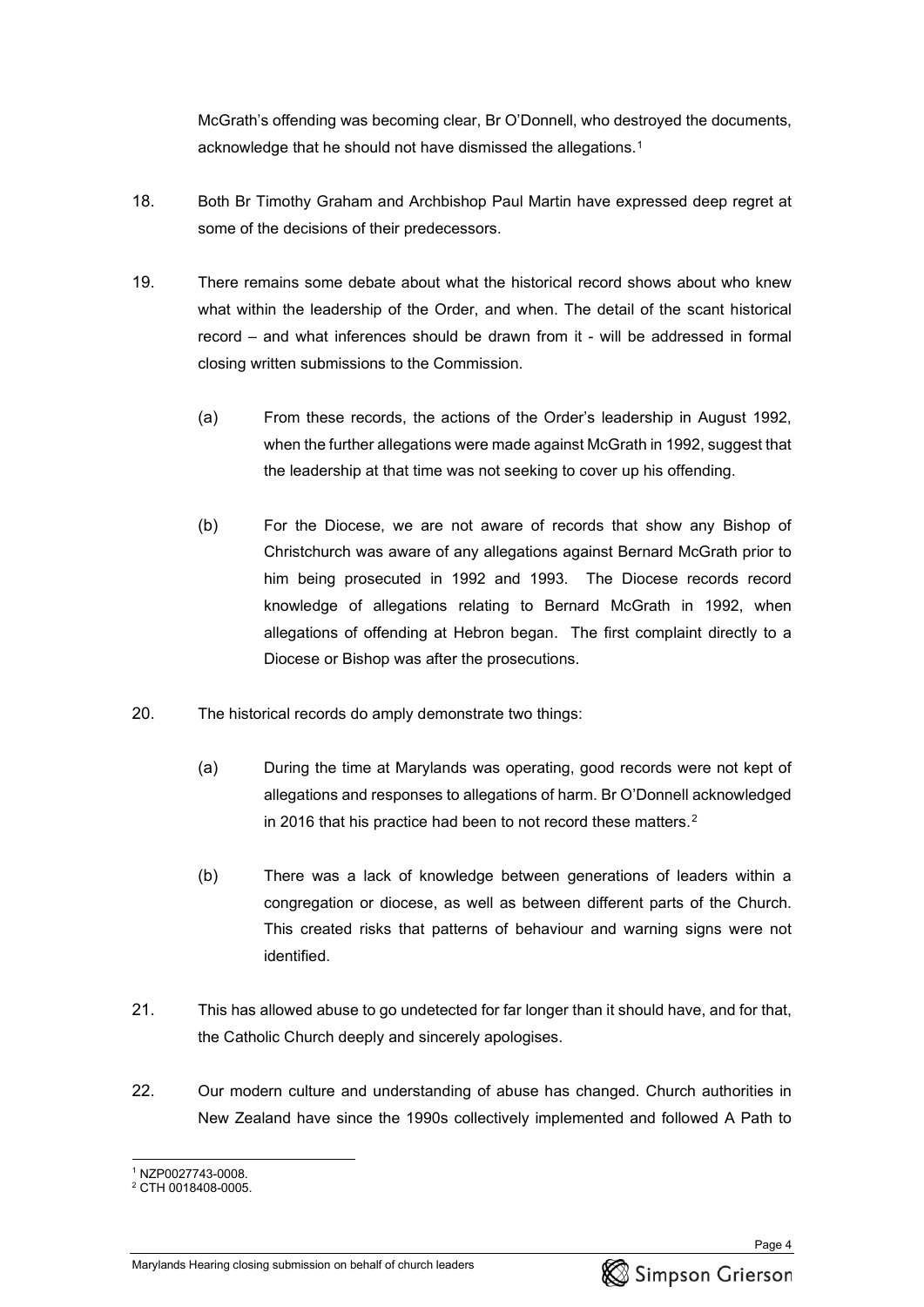Healing which lays down the policies and processes for reporting abuse and implementing safeguarding (the Australian equivalent is called Towards Healing). The National Office for Professional Standards has been implemented and allows survivors to participate in an independent complaints process. The professional capacity of this organisation continues to grow.

- 23. Many Church authorities also implement their own additional policies and processes around abuse and safeguarding. The redress process continues to shift towards being survivor-focused, and modern record-keeping is comprehensive and detailed. Survivors are encouraged to report abuse to police, but in line with common practice, institutions do not approach the police without consent, unless the abuse involves a minor.
- 24. For many it has not changed enough, and this Royal Commission will go some way to install further change. There is still work to do.

#### **Effective redress**

- 25. Commissioners, in our opening we proposed some key themes for this hearing to explore. One of those themes was effective redress, and what that looks like for survivors.
- 26. We heard a substantial amount of evidence from survivors regarding the adequacy of redress. They explored issues both with the quantity and quality of redress provided by the St John of God Brothers.
- 27. Many of the challenges the Church and other institutions face in providing effective redress were highlighted in evidence at this hearing.

### *What form should support and redress take?*

- 28. Some survivors sought a closer and supportive relationship with the Order. There was evidence about what Br Peter Burke had discussed with them and evidence that they later felt let down. Dr Mulvihill described this as a "second injury".
- 29. There are other survivors who have a deep mistrust of the Order, and the Church. We heard evidence from Br Timothy Graham about how often survivors want no ongoing relationship at all. For others, what they want from the Order and the Church changes as they progress through their lives.

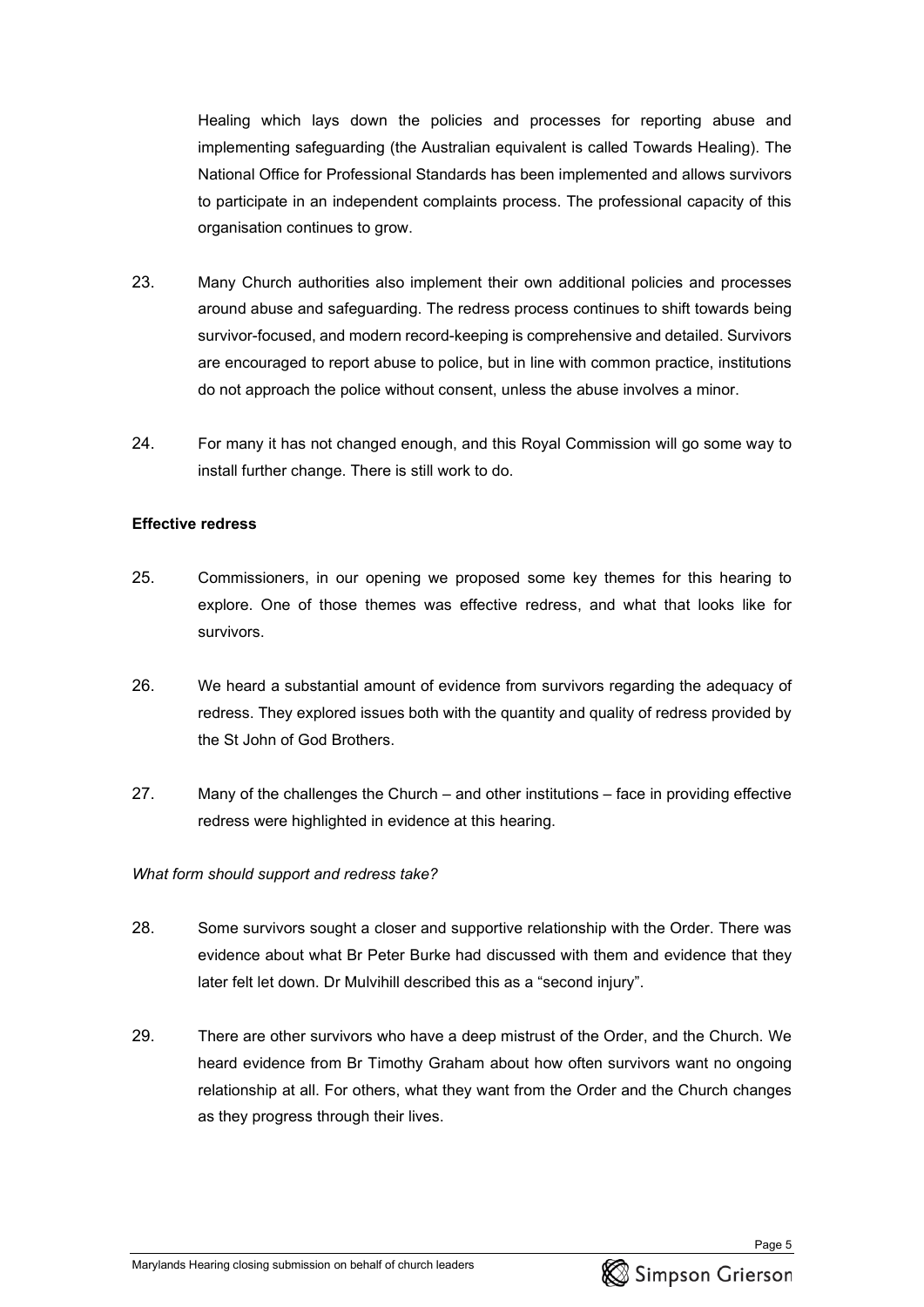- 30. Against this, there is a call for consistency. There was evidence in this hearing where survivors were comparing settlements and responses.
- 31. These tensions make implementing a flexible, fair, and effective model of redress very challenging.

### *How should redress be provided to vulnerable survivors?*

- 32. The vulnerability of survivors through the redress process itself was clear in the evidence this week.
- 33. Some of the survivors who gave evidence shared their recollections of the redress process and their understandings of what had occurred. One was distressed that he had not received an apology – when the record shows that he did and does not recall. The Church moved quickly to re-provide that document to him. Other survivors did not have the same understanding of the processes as the Order did, and this led to raised expectations, then confusion and in some cases, significant and understandable anger.
- 34. Learning lessons about how to keep survivors safe as they engage in these processes is of vital interest to the Church.
- 35. There is also a question of how best to provide financial redress.
- 36. There was extensive evidence at this hearing about the ineffectiveness of financial redress. This is particularly striking here, as the amounts paid by the Order are the highest of any organisation in New Zealand.
- 37. Dr Mulvihill spoke of the dilemma faced in the redress process of how to ensure payments made to survivors are delivered in the best way possible for them. The Church endorses her view that there is a tough balance to be struck between ensuring individuals have the autonomy and freedom to use monetary compensation in a manner they see fit, and ensuring redress is effective in providing long term support. Many witnesses gave rueful evidence about how they had chosen to spend their redress funds and in most cases, little if anything remained from these funds.
- 38. Evidence in other Royal Commission hearings demonstrates the difficulties and misunderstandings that can arise when attempts are made to control how redress is delivered and what it is spent on.

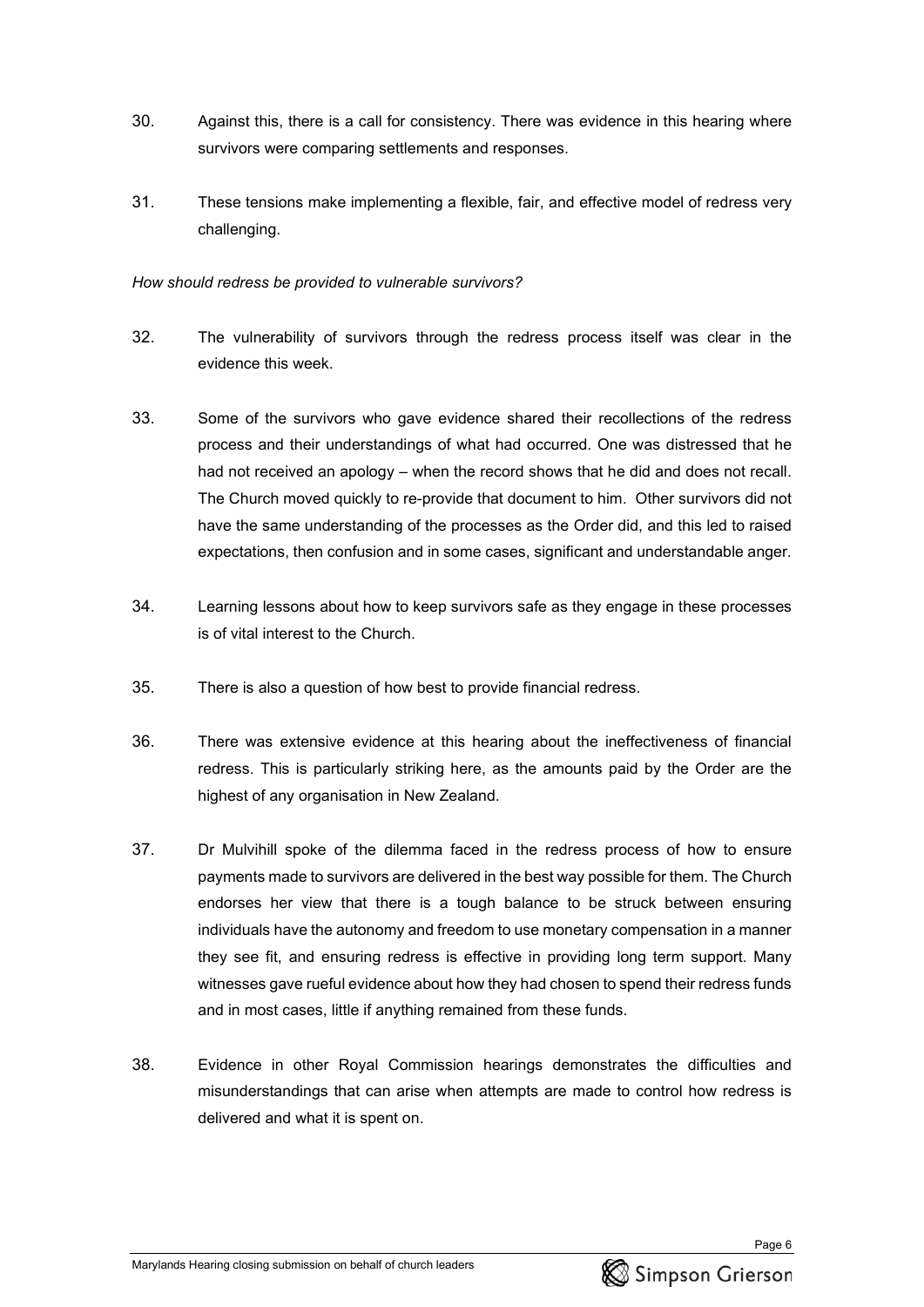# *A lack of trust*

- 39. It is clear from the evidence of survivors that the harm caused to them, both the abuse suffered, and the secondary injuries, has caused them to lose trust in institutions such as the Church. The destruction of trust then extends to other institutions, such as concerns that the Police are controlled by the Catholic Church and impacts on efforts to improve.
- 40. This presents a real challenge in engaging survivors in genuine redress.
- 41. The Church acknowledges that the trust for these people has been fractured by the actions of Church members and that rebuilding it may take generations of work. But this work must start now.
- 42. The Church encourages the Inquiry to recommend external measures for the Church and other institutions. These will assist the Church in demonstrating progress to survivors in a way which is independent and genuine. It is clear that a system of redress entirely internal to institutions is no longer a realistic way forward. Indeed the Commission's redress report highlights that.
- 43. The Church urges the Commission to continue investigating what effective redress would look like from a survivor perspective. There has not been enough time in this hearing to fully explore what survivors want and need from the redress process, and the Church will continue to engage collaboratively on this process.

# **Looking forward**

- 44. Commissioners, much of what we have learned during this hearing has rightfully and properly focused on what has happened in the past, and the findings we can draw from this evidence. We must now shift our focus to looking forward, and determining what lessons we can take from this hearing, and how they can be applied to the modern Catholic Church.
- 45. The Church is focused on safeguarding for all and participating in the creation of a system of redress for those seeking to heal from harm. The Church will continue to address and remove barriers for survivors reporting abuse.
- 46. Te Rōpū Tautoko are meeting with what is known as the "Mixed Commission" next week, which is a combined meeting of the Bishops and Congregational Leaders in New Zealand. They will be discussing this hearing and reflecting on those key themes

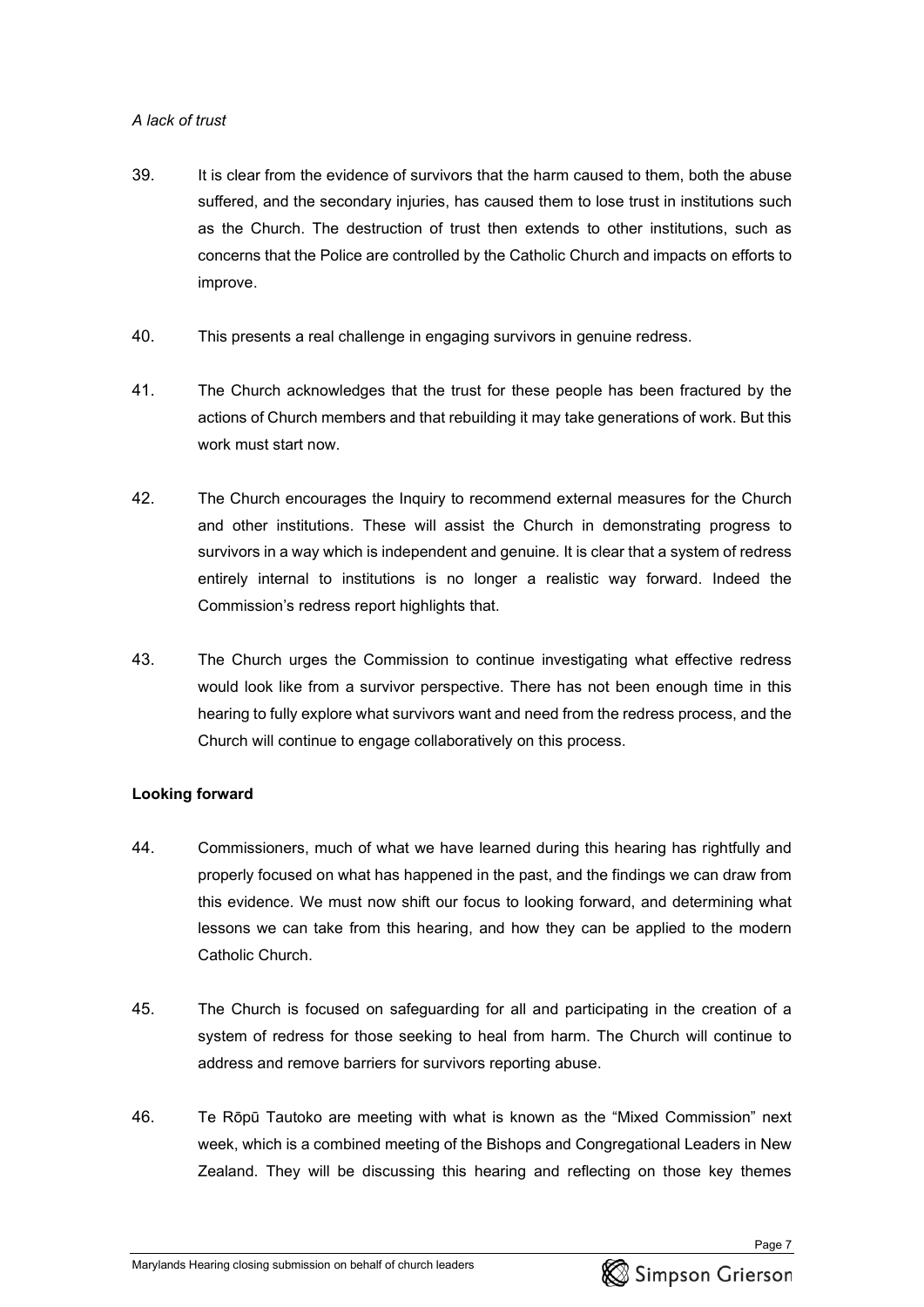referred to in our opening statement, as well as other key themes to have emerged in the past week. These leaders are deeply concerned and hopeful that the work of the Royal Commission translates into concrete actions that they can take as a result.

47. The Church, through TRT, has steps already underway, and the Commission's redress report and this hearing are key moments to solidify these actions in concrete ways.

### **Supplementary evidence and clarifications**

- 48. Commissioners, there was some evidence produced during the hearing which needs to be re-examined against the documentary record and information held by Te Rōpū Tautoko and the St John of God Brothers. An additional brief of evidence will be provided by Br Timothy Graham as indicated last week.
- 49. This clarification is an important part of the inquisitorial process this Royal Commission is undertaking.
- 50. The Church is not seeking to challenge the stories or evidence of survivors. Where we hold additional information that survivors may not have access to, we are able to provide that to assist with their understanding of their own journey and process. We have done this informally through Counsel Assisting this week, where we felt it could assist. Where some facts, figures, or dates are inconsistent, we will help the Inquiry ensure that information is updated for its report.

# **Conclusion**

- 51. As we conclude this part of the Royal Commission, we acknowledge the work of Commissioners and their staff for bringing us together in these toughest of times. The Catholic Church will continue to engage with, and work with, the Royal Commission, the Crown, and other faith-based groups, towards a just resolution for survivors of harm in New Zealand. Of critical importance is the desire to work with survivors and their advocates on this path.
- 52. But the Church acknowledges we need more. Much evidence has been heard in this hearing on what best practice has or should have been in the past. We now need to work collaboratively towards what best practice is today and in the future.
- 53. None of us presently know what that looks like. Our society, and the Church as part of society, need to get it to a better place, which will require the expertise, knowledge, wisdom and experience of all of us in this room and watching the livestream.